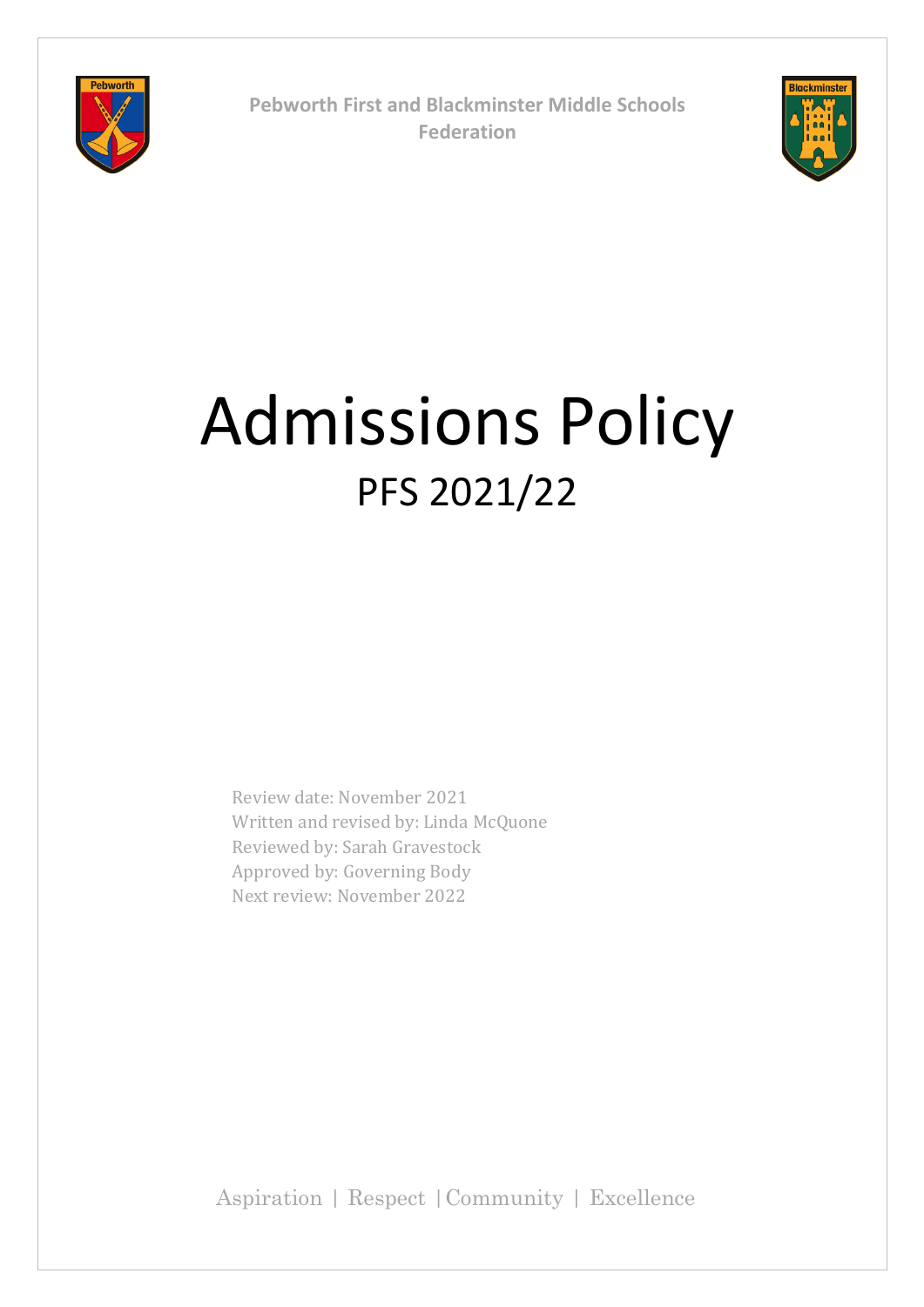# Contents

| How to apply for a school place in the normal round of admissions 2020/21 2   |  |
|-------------------------------------------------------------------------------|--|
| Admissions to schools during the year outside the normal round of admissions3 |  |
|                                                                               |  |
|                                                                               |  |
|                                                                               |  |

| Parental Responsibility and what is considered to be the Home Address7 |  |
|------------------------------------------------------------------------|--|
|                                                                        |  |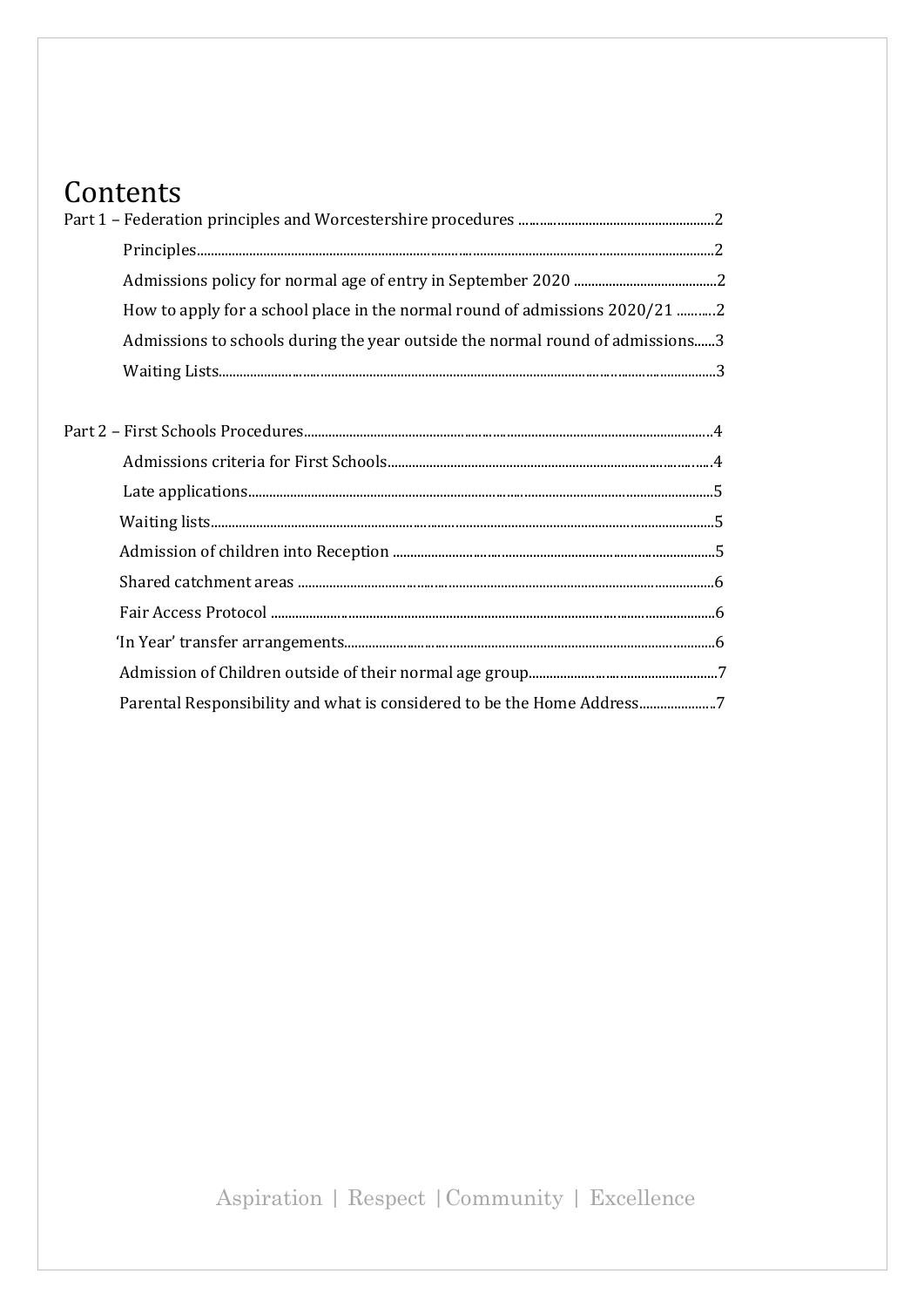# Part 1 – Federation principles and Worcestershire procedures

### Principles

The School has an Inclusive Policy which aims to maximise the opportunity to meet parental preference and to meet the individual needs of children wherever possible so that they discover and make the most of their skills and talents.

The Governors do not support the use of selective policies based on aptitude or academic achievement and will adopt the Admissions Policy of Worcestershire County Council.

# Admissions policy for normal age of entry in September 2021

The Published Admission Number for 2021-2022 will be 12.

Children will not be discriminated against as laid down by the Sex Discrimination Act 1975, The Race Relations Act 1976 as amended by the Race Relations (Amendment) Act 2000, The Human Rights Act 1998, The Special Educational Needs and Disability Discrimination Act 2005 and The Equality Act 2006.

The Local Authority School Admissions Service will, on behalf of the Governors, manage the admissions procedure.

Worcestershire County Council's Information for Parents Book on Admissions and Transfers to Schools is available to view online a[t www.worcestershire.gov.uk/schooladmissions](http://www.worcestershire.gov.uk/schooladmissions)

A copy of the book is also available to view in Schools, Libraries and at your Worcestershire Hub. The information for Parents book contains full details on the application process, including the oversubscription admission criteria for each school. You are advised to read the book prior to making an application.

# How to apply for a school place in the normal round of admissions 2021/22

The parents of ALL students resident in Worcestershire, including parents whose preference is for the catchment area school for the child's home address, seeking a place at any First/Primary or Middle School, including any Academy, Foundation or Voluntary Aided Schools, and any School outside Worcestershire, must complete a Worcestershire LA Common Application Form (PA1) by the closing date. Applications can be made online until the closing date by visiting www.worcestershire.gov.uk/schooladmissions Forms are available on request by phoning 01905 844111.

For students resident in Worcestershire, the offer letters will be emailed, where an email address has been supplied, or posted via second class postage. They will be sent direct to parents, by the Pupil Admissions and Transfers department, even if it is on behalf of the governing body of an Academy, Foundation or Voluntary Aided School, or a school in a neighbouring LA.

In the few cases, where it may not be possible to offer a place at any of the preferences nominated on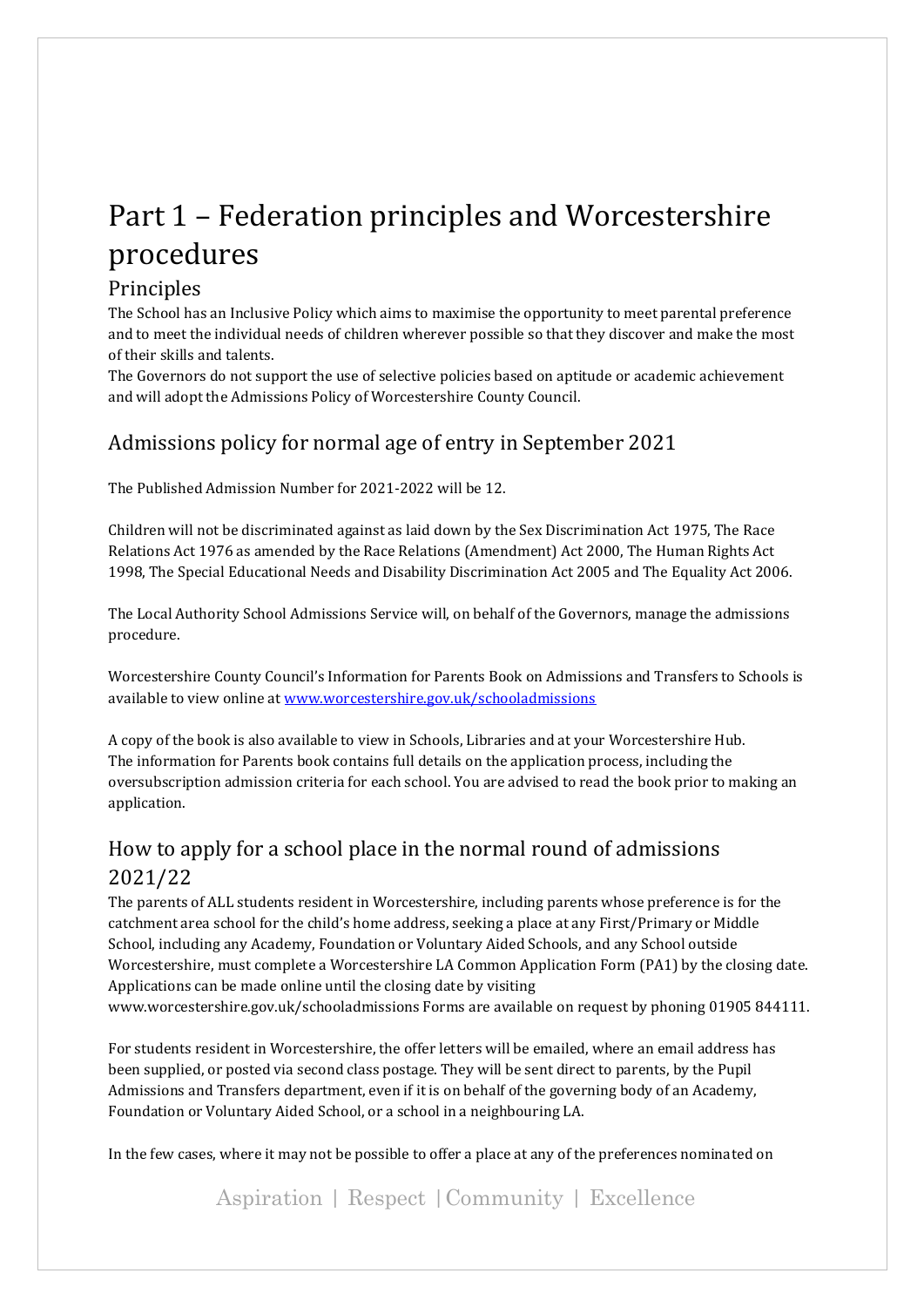the application form, a place will be offered at the nearest school with available places.

The offer letter will include an acceptance/decline slip which must be returned by the date specified in the offer letter.

For students not resident in Worcestershire, the offer or refusal letters will be sent direct to parents by the home LA, even if it is for a school in Worcestershire.

# Admissions to schools during the year outside the normal round of Admissions

Any applications for a school made outside the normal year of entry to the school must be made directly to the Local Authority. In accordance with their statutory duty, the LA will be responsible for offering school places to children on behalf of the Governing Body within their In-Year Co-ordinated admission scheme for the current school year.

The procedure for in-year admissions for Worcestershire residents is as follows:

- 1. Parent / Carer to obtain an application form (CA1)
- 2. Parent / Carer to complete the application form and ensure form is counter-signed by current Headteacher (if already attending a Worcestershire School).
- 3. The parent should then forward the form onto their Home Authority Admissions Team to be processed.
- 4. The Home Local Authority will co-ordinate with any relevant admission authorities on behalf of the parent to determine which is the highest ranked offer that can be made.
- 5. The Home Local Authority will write to parents, on behalf of the relevant admission authority, normally within 10 school days, of the form being received to notify of the decision. Where it is not possible to offer a placer, parents will be notified of the right of an appeal, on behalf of the relevant admission authority and in most cases, an alternative school will be offered.
- 6. If there are insufficient places for all applications received at a time, then priority will be decided in accordance with the published admissions criteria for the school.

#### Waiting Lists

Waiting lists for Community and Voluntary Controlled Schools, are maintained by the Pupil Admissions and Transfers Section and are operated in line with the admissions criteria for the school. Parents must apply in writing direct to the Pupil Admissions and Transfers Section if they wish to put their son / daughter on a waiting list. Only on receipt of an acknowledgement slip from Pupil Admissions will that child be on the list. The LA will not accept application requests by telephone or via email.

If you wish your child to be on the waiting list for the next term you will need to confirm this in writing at the beginning of each term to: Pupil Admissions and Transfers Section Children's Services Directorate, PO Box 73, Worcester, WR5 2YA

Application letters will be destroyed at the end of the preceding term so that waiting list is accurate and active.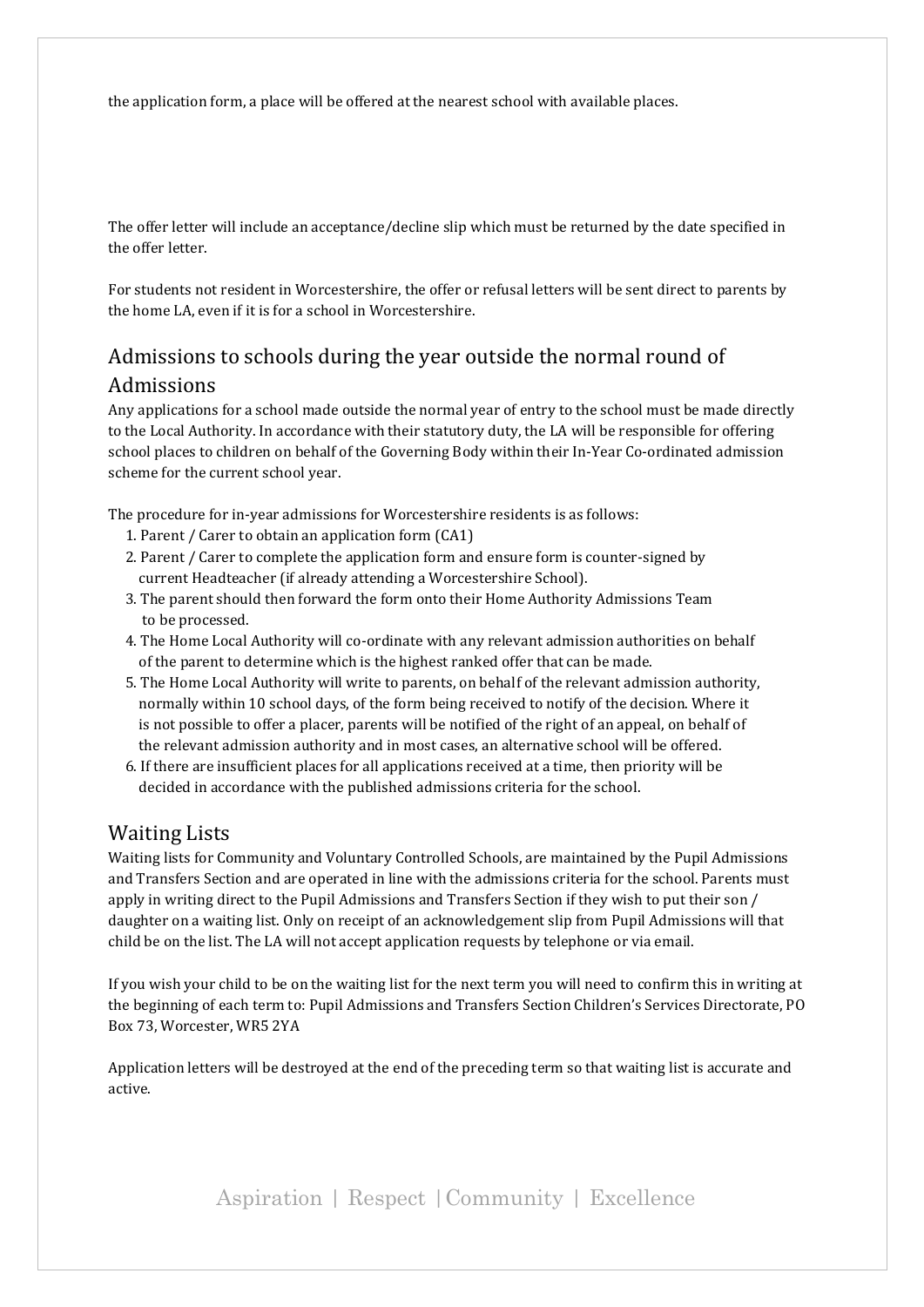# Part 2 – First Schools Procedures

Admissions criteria for First Schools

1. \*'**Children Looked after and previously \*'Children Looked after'**;

2. \*\***'Children who have previously been in state care outside of England**, and have ceased to be in state care as a result of being adopted;

3**. Siblings** (see below for definition) of pupils attending the school **and** living within the **catchment area** of the school. In order to qualify for a place on the grounds of a sibling attending the school, the sibling must already be attending the school at the time of application and still be attending at the time of admission. Copies of catchment area maps, if required are available from the LA, or can be viewed in schools. To find the catchment school for a postcode visit School Catchment Search In the event of a school catchment area change being approved, pupils who would still have a sibling connection (see below for definition) at the time of admission and who are living at the same address in the previous catchment area for a school, (but not within the revised catchment area), at the time the change was approved will be considered as living within the catchment area.

4. Pupils living within the **catchment area** of the school. Copies of catchment area maps, if required are available from the LA, or can be viewed in schools. To find the catchment school for a postcode visit School Catchment Search;

5. Pupils living **outside of the catchment area** but who would still have a **sibling** connection (see below for definition) at school at the time of admission. In order to qualify for a place on the grounds of a sibling attending the school, the sibling must already be attending the school at the time of application and still be attending at the time of admission;

6**. Children of staff** at the mainstream school, in either of the following circumstances: a) Where that member of staff has been employed for two or more years at the time at which the application for admission is made, or b) the member of staff is recruited to fill a post for which there is a demonstrable skill

shortage;

7. Pupils who live **nearest** to the school by the shortest **straight line distance**. The measurement will be taken using the GeoCode Points for each property and the GeoCode point for the School. The Local Authority uses a software package called Arcview GIS to determine distance. Ordnance Survey supplies the co-ordinates that are used to plot an address within this system. (In the event of equi-distance applicants, any place will be allocated by random selection (lottery). Someone totally independent of School Admissions will supervise this process).

In accordance with legislation, a child with a Statement of Special Educational Needs or an Education, Health and Care Plan will be offered a place at the school named in the Statement or the Plan.

\*'Looked after' means all those currently in the care of a Local Authority or accommodated by a Local Authority under the terms of the Children Act 1989 and children who were previously in the care of or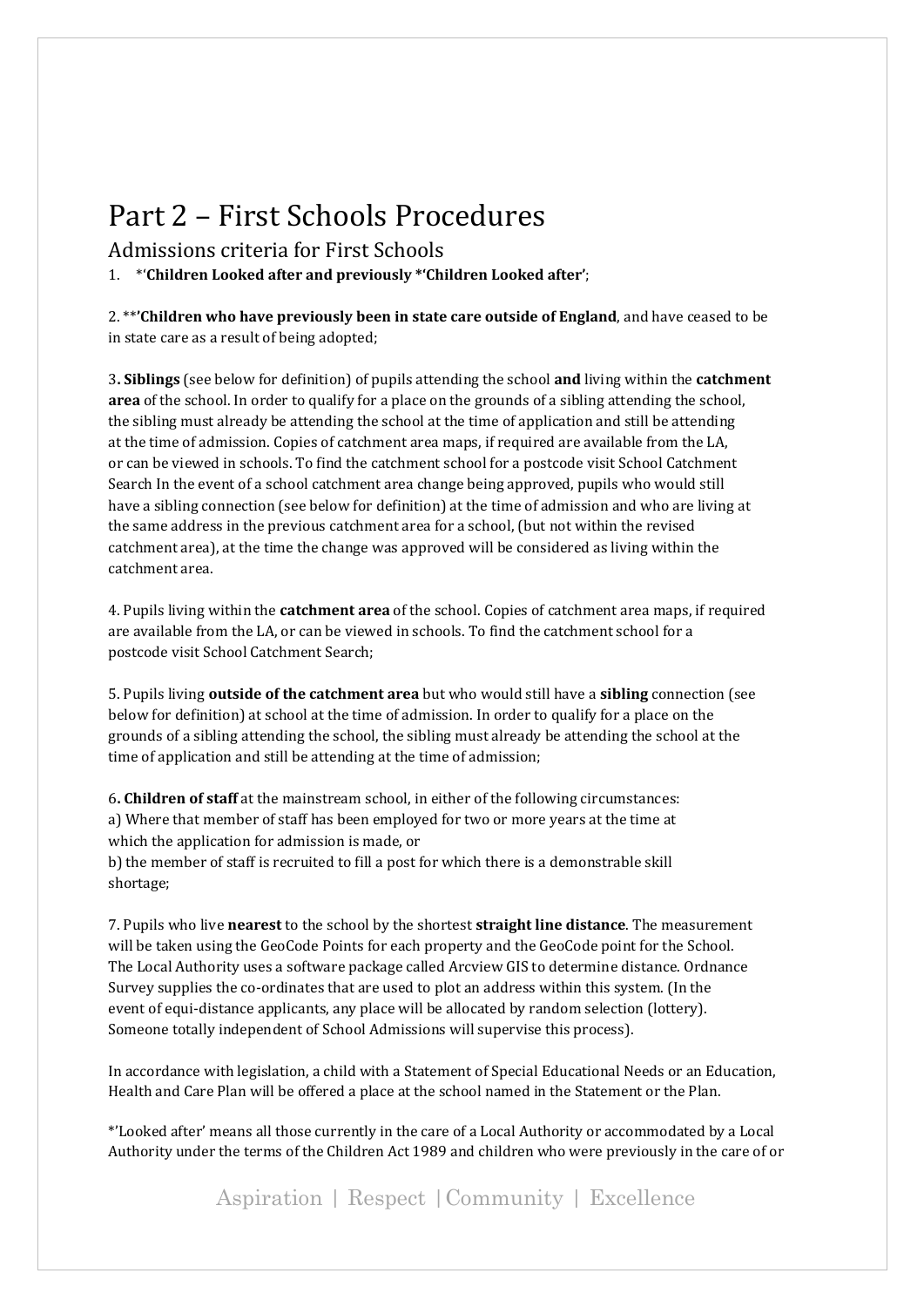accommodated by a Local Authority but immediately after being looked after, became subject to an adoption, a child arrangements order or special guardianship order.

\*\*'By children previously in state care outside of England', we mean children who have been looked after outside of England by a public authority, a religious organisation or another provider of care whose sole purpose is to benefit society. The care may have been provided in orphanages or other settings. Independent supporting evidence will be required to be provided with the application.

Where there are too many applications from within the catchment area, priority will be decided in the following order, i.e. sibling connection then children of staff then according to distance, each assessed as indicated above.

The sibling connection, as well as brother and sister will include half-siblings, adopted children, stepsiblings or a child of the parent/carers partner. They must also be living at the same home address. Children who are brought together as a family by a same sex civil partnership and who are living at the same address, are also considered to be siblings.

In the event that one or more but not all children from a multiple birth can be allocated a place(s), all of the children from that multiple birth will be admitted even if this takes the school over PAN. These children are exceptions to the Infant Class Size legislation.

There are a number of additional limited exceptions to the Infant Class Size legislation, including children of UK service personnel admitted outside the normal admissions round, children with statements of special educational needs, looked after children, children with special educational needs who are normally taught in a unit attached to the school, where a procedural error has occurred, children admitted following successful appeal and children admitted outside of the normal admissions round where no other place is available.

#### Late applications

The Council has agreed in it's co-ordinated scheme to accept late applications, for Community and Voluntary Controlled Schools within Worcestershire, within the time-frame set out in the scheme, and treat them as being on time, only in the following circumstances;

a) where a family have just moved address, (refer to Information for Parents booklet); b) where it is agreed by the School Admissions, that individual circumstances apply and the delay was reasonable given the circumstances of the case;

In each case supporting documentary evidence will be required. In all other circumstances, or if the application is not received until after the date set out in the scheme, late applications will receive a lower priority, and will only be considered after the applications received (or deemed to be) on time.

#### Waiting lists

Waiting lists for Community and Voluntary Controlled Schools, are maintained by the School Admissions Section, and parents need to apply, in order to be included. The waiting list is ranked in line with the published oversubscription criteria and is maintained until the 31st December 2020. Each child added to that list will require the list to be ranked again in line with the published oversubscription criteria. Parents will need to reapply at the start of the following term if they wish to be included on the new waiting list for that term. Only on receipt of an acknowledgement letter from School Admissions will that child be on the list. Please see the Information for Parents Book for full details on how Waiting Lists are operated.

# Admission of children into Reception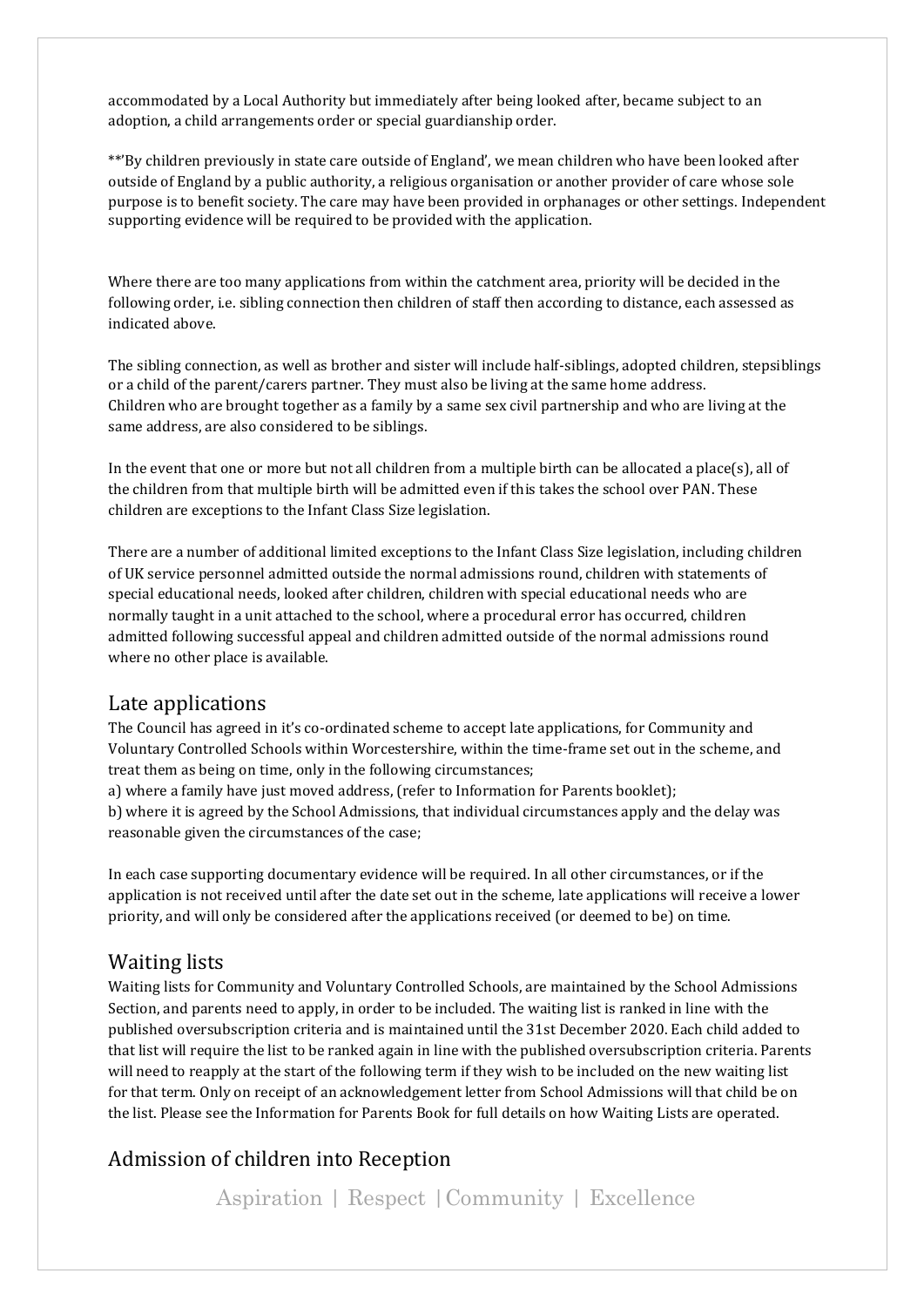Admission authorities must provide for the admission of children in the September following their fourth birthday. Where a place has been offered for a child at a school that child is entitled to a full-time place in the September following their fourth birthday. The child's parents can defer the date their child is admitted but not beyond the point at which they reach compulsory school age, and not beyond the beginning of the final term of the school year for which it was made. Where the parents wish, children may attend part time until later in the school year, but not beyond the point at which they reach compulsory school age.

#### Shared catchment areas

If there is more than one catchment area school and the number of applications for places from within the catchment area for one of those schools exceeds the number of places available, the allocation of places for the shared catchment area will be decided according to the following priorities, in the following sequence:

- 1. Pupils who would still have a sibling connection at the school at the time of admission;
- 2. **Children of staff** at the mainstream school, in either of the following circumstances: a) Where that member of staff has been employed for two or more years at the time at which the application for admission is made, or b) the member of staff is recruited to fill a post for which there is a demonstrable skill shortage;

3.Pupils living nearer to the oversubscribed school than to the alternative school.

If places still exist after consideration of 1 and 2 above, they will then be allocated to other pupils who live nearest to the school by the shortest straight line distance. The measurement will be taken using the GeoCode Points for each property and the GeoCode point for School. The Local Authority uses a software package called Arcview GIS to determine distance. Ordnance Survey supplies the co-ordinates that are used to plot an address within this system. (In the event of equi-distance applicants, any place will be allocated by random selection (lottery). Someone totally independent of School Admissions will supervise this process)."

#### Fair Access Protocol

As part of the Worcestershire Fair Access Protocol, all schools with Key Stage 2, 3 and 4 classes can be required to exceed the published admission number to admit pupils covered by the Protocol.

#### 'In Year' transfer arrangements

The procedure for in-year admissions for Worcestershire residents is as follows;

1. The Authority provides a **common application form (CA1)** for parents to apply for a place at any mainstream school in **Worcestershire**. Once completed, this must be returned to the School Admissions Team.

2. In addition to the **CA1** Form, some Voluntary Aided, Academy, Foundation or Free schools may require parents to fill in a supplementary form which may request information that allows them to apply their oversubscription criteria. If schools use a supplementary form these must be consulted on and published and also available from the Local Authority.

3. A supplementary form, where required, must be submitted with the **CA1** form. It will not be regarded as a valid application unless the parent has also completed the **CA1**.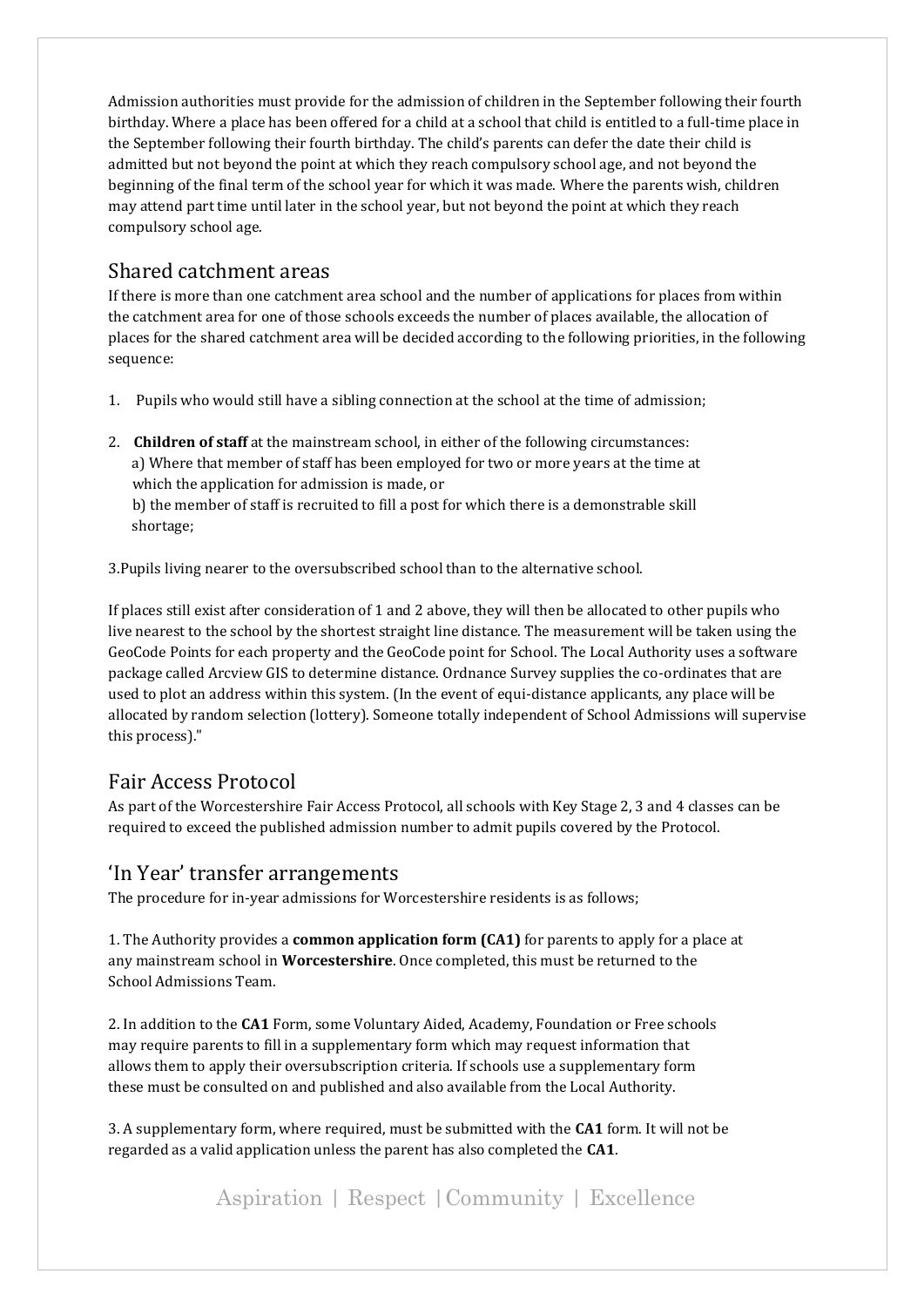4. Applications from parents for schools outside Worcestershire should be made direct contact with the school or the local authority in whose area the school is located to find out how they process in-year applications.

5. Parents will be invited to state up to three preferences on the **CA1** for schools in priority order and give reasons for those preferred schools. Preference order is not taken into account when applying admission criteria as the law requires all preferences to be treated equally.

6. Where a parent approaches a school directly the parent should be advised to complete a **CA1** and return it to School Admissions.

Parents or carers seeking to transfer to a school that does not involve a house move, or where there is no need for an immediate move, need to be aware that any date set for joining the new school may be after the next term or half term holiday and that parents/carers are responsible for ensuring their child continues to receive appropriate education in the interim.

#### Admission of Children outside of their normal age group

Parents may seek a place for their child outside of their normal age group, for example, if the child is gifted and talented or has experienced problems such as ill health, effectively in the year group below or above their chronological age group. In addition, the parents of a summer born child may choose not to send that child to school until the September following their fifth birthday and may request that they are admitted out of their normal age group – to Reception rather than Year 1.

The Local Authority must make the decision based on the circumstances of each case and in the best interests of the child concerned. The Local Authority will request the head teacher of the school to take account of the parent's views; information about the child's academic, social and emotional development; where relevant, their medical history and the views of a medical professional; whether they have previously been educated out of their normal age group; and whether they may naturally have fallen into a lower age group if it were not for being born prematurely in order to reach a decision as to whether or not it is appropriate for the individual child to delay or accelerate their entry into school and be taught outside of their chronological age group.

# Parental Responsibility and what is considered to be the Home Address

In the case of Community and Voluntary Controlled schools, home is defined as the only or main permanent residential address, at the closing date for applications, where the child usually resides and which is the usual address of the parent/carer with main responsibility for the child.

Where parents/carers have shared responsibility, the child's home address will usually be considered to be that of the parent/carer with whom the child lives for the majority of the school week (eg three or more days out of five Monday to Friday during termtime). Where care is split equally, parent/carers must provide independent supporting documentary evidence to prove that care is equally split. In such cases the address of the parent/carer in receipt of the Child Benefit will be the address on which the application will be processed.

Should more than one parent have parental responsibility for a child, both parents should be in agreement over the preferences expressed prior to the application being submitted. Where more than one parent submits an application for a child, or where there is a parent not in agreement with the preferences, the Local Authority may not be able to process any application until agreement over the